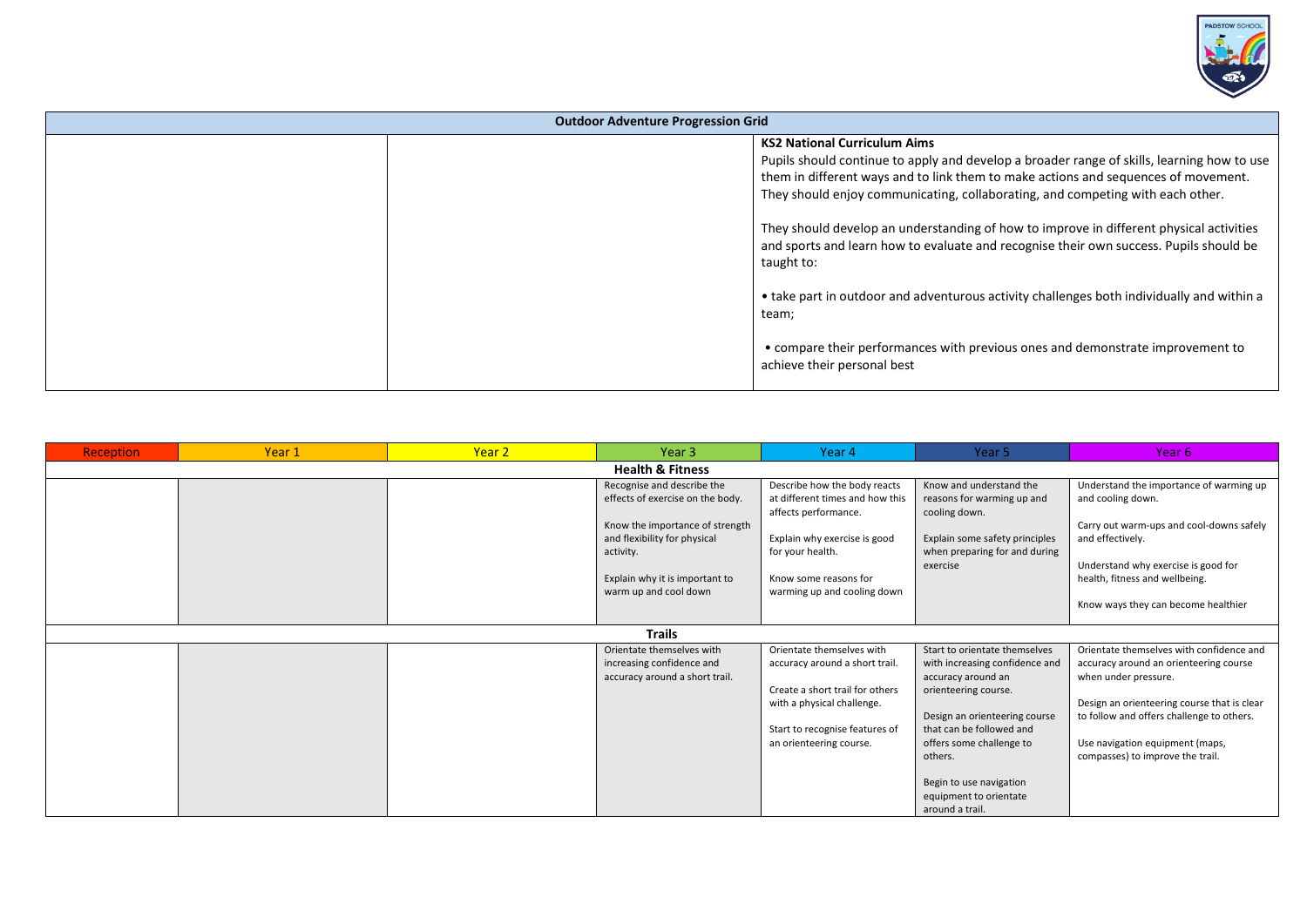

| <b>Reception</b> | Year 1          | Year <sub>2</sub> | Year <sub>3</sub>                                                                                                                       | Year 4                                                                                                                                                                                                                                                                                  | Year 5                                                                                                                                                                                                                                                                                                                                                              | Year 6                                                                                                                                                                                                                                                                                                                                                                                                              |  |
|------------------|-----------------|-------------------|-----------------------------------------------------------------------------------------------------------------------------------------|-----------------------------------------------------------------------------------------------------------------------------------------------------------------------------------------------------------------------------------------------------------------------------------------|---------------------------------------------------------------------------------------------------------------------------------------------------------------------------------------------------------------------------------------------------------------------------------------------------------------------------------------------------------------------|---------------------------------------------------------------------------------------------------------------------------------------------------------------------------------------------------------------------------------------------------------------------------------------------------------------------------------------------------------------------------------------------------------------------|--|
|                  | Problem-solving |                   |                                                                                                                                         |                                                                                                                                                                                                                                                                                         |                                                                                                                                                                                                                                                                                                                                                                     |                                                                                                                                                                                                                                                                                                                                                                                                                     |  |
|                  |                 |                   | Identify and use effective<br>communication to begin to work<br>as a team.<br>Identify symbols used on a key.                           | Communicate clearly with<br>other people in a team, and<br>with other teams.<br>Have experience of a range of<br>roles within a team and begin<br>to identify the key skills<br>required to succeed at each.<br>Associate the meaning of a key<br>in the context of the<br>environment. | Use clear communication to<br>effectively complete a<br>particular role in a team.<br>Complete orienteering<br>activities both as part of a<br>team and independently.<br>Identify a key on a map and<br>begin to use the information in<br>activities                                                                                                              | Use clear communication to effectively<br>complete a particular role in a team.<br>Compete in orienteering activities both as<br>part of a team and independently.<br>Use a range of map styles and make an<br>informed decision on the most effective.                                                                                                                                                             |  |
|                  |                 |                   | <b>Preparation and Organisation</b>                                                                                                     |                                                                                                                                                                                                                                                                                         |                                                                                                                                                                                                                                                                                                                                                                     |                                                                                                                                                                                                                                                                                                                                                                                                                     |  |
|                  |                 |                   | Begin to choose equipment that<br>is appropriate for an activity.<br>Communication<br>Communicate with others.                          | Try a range of equipment for<br>creating and completing an<br>activity.<br>Make an informed decision on<br>the best equipment to use for<br>an activity. Plan and organise a<br>trail that others can follow<br>Communicate clearly with<br>others. Work as part of a team              | Choose the best equipment<br>for an outdoor activity.<br>Create an outdoor activity that<br>challenges others.<br>Create a simple plan of an<br>activity for others to follow.<br>Identify the quickest route to<br>accurately navigate an<br>orienteering course.<br>Communicate clearly and<br>effectively with others.<br>Work effectively as part of a<br>team. | Choose the best equipment for an outdoor<br>activity.<br>Prepare an orienteering course for others<br>to follow.<br>Identify the quickest route to accurately<br>navigate an orienteering course.<br>Manage an orienteering event for others to<br>compete in.<br>Communicate clearly and effectively with<br>others when under pressure.<br>Work effectively as part of a team,<br>demonstrating leadership skills |  |
|                  |                 |                   | Compete/Perform                                                                                                                         |                                                                                                                                                                                                                                                                                         |                                                                                                                                                                                                                                                                                                                                                                     |                                                                                                                                                                                                                                                                                                                                                                                                                     |  |
|                  |                 |                   | Begin to complete activities in a<br>set period of time.<br>Begin to offer an evaluation of<br>personal performances and<br>activities. | Complete an orienteering<br>course more than once and<br>begin to identify ways of<br>improving completion time.<br>Offer an evaluation of both<br>personal performances and<br>activities.<br>Start to improve trails to<br>increase the challenge of the<br>course.                   | Complete an orienteering<br>course on multiple occasions,<br>in a quicker time due to<br>improved technique.<br>Offer a detailed and effective<br>evaluation of both personal<br>performances and activities.<br>Improve a trail to increase the<br>challenge of the course.                                                                                        | Complete an orienteering course on<br>multiple occasions, in a quicker time due to<br>improved technique.<br>Offer a detailed and effective evaluation of<br>both personal performances and activities<br>with an aim of increasing challenge and<br>improving performance.<br>Listen to feedback and improve an<br>orienteering course from it.                                                                    |  |